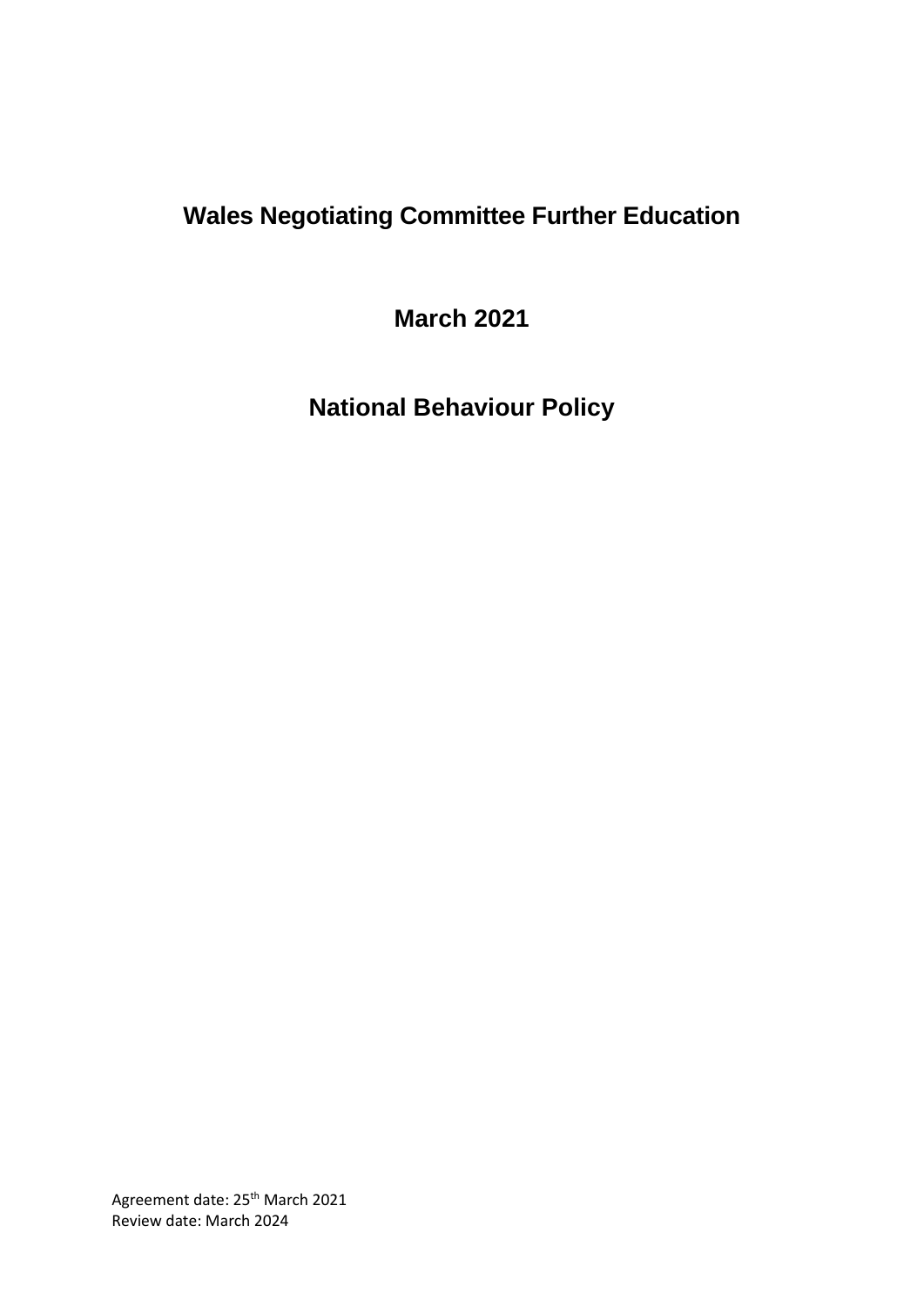## **1: Context**

1.1: The UK Timpson Review (May2019) found that intersecting disadvantage is a key-factor in challenging behaviour. Chief indicators of disadvantage are poverty, SEN, BAME background, 'looked after' and mental health challenges. Students demonstrating poor behaviour may have had an unsatisfactory relationship with authority in their previous schools or institutions; experienced low levels of success at school and associate learning as something to be endured rather than enjoyed; endure fractured home circumstances or responsibilities that weigh heavily on their capacity to commit to their education. The Review also suggests that these students frequently leave school fully aware of the low expectations surrounding their future prospects.

1.2: Student behaviour not only impacts on learner's ability to learn but also teacher's ability to teach. Research demonstrates that it takes up to 45 minutes for our bodies to adjust to normal after a conflict event. Behaviour management principles determine that calm practitioners convey authority, command and trust. Clear and consistent rules which effectively address challenging behaviour before it escalates are in thus in the interests of both learners and staff.

1.3: Exclusion from the learning environment is a possible precursor to further exclusion in society.

1.4 Therefore the WNCFE has developed this agreement to ensure that colleges across Wales deal consistently with the issue of challenging behaviour in ways that support the individual learner to make the most of their abilities, rather than continue to reinforce the practice which has lead them to this behaviour in the first place.

1.5 Rather than seeking to address occasional inappropriate behaviours; the focus is placed upon those students who come to rely on inappropriate behaviour to meet their needs. Challenging behaviour encompasses the following actions which:

- Interfere with students learning and development.
- Is harmful to and threatens the safety of the student, other students and college staff.
- Interferes with educator's ability to teach and all of the student's opportunities to learn.
- Puts students at high risk for later social problems and/or academic and occupational failure

## **2: Scope**

2.1 This policy should be applied to all staff, including management, who are engaged in supporting learning within the class room or learning environment, whether it be workshop based or the workplace for WBL

## **3: Policy statement**

In drafting college policy the following statement of principles must be included;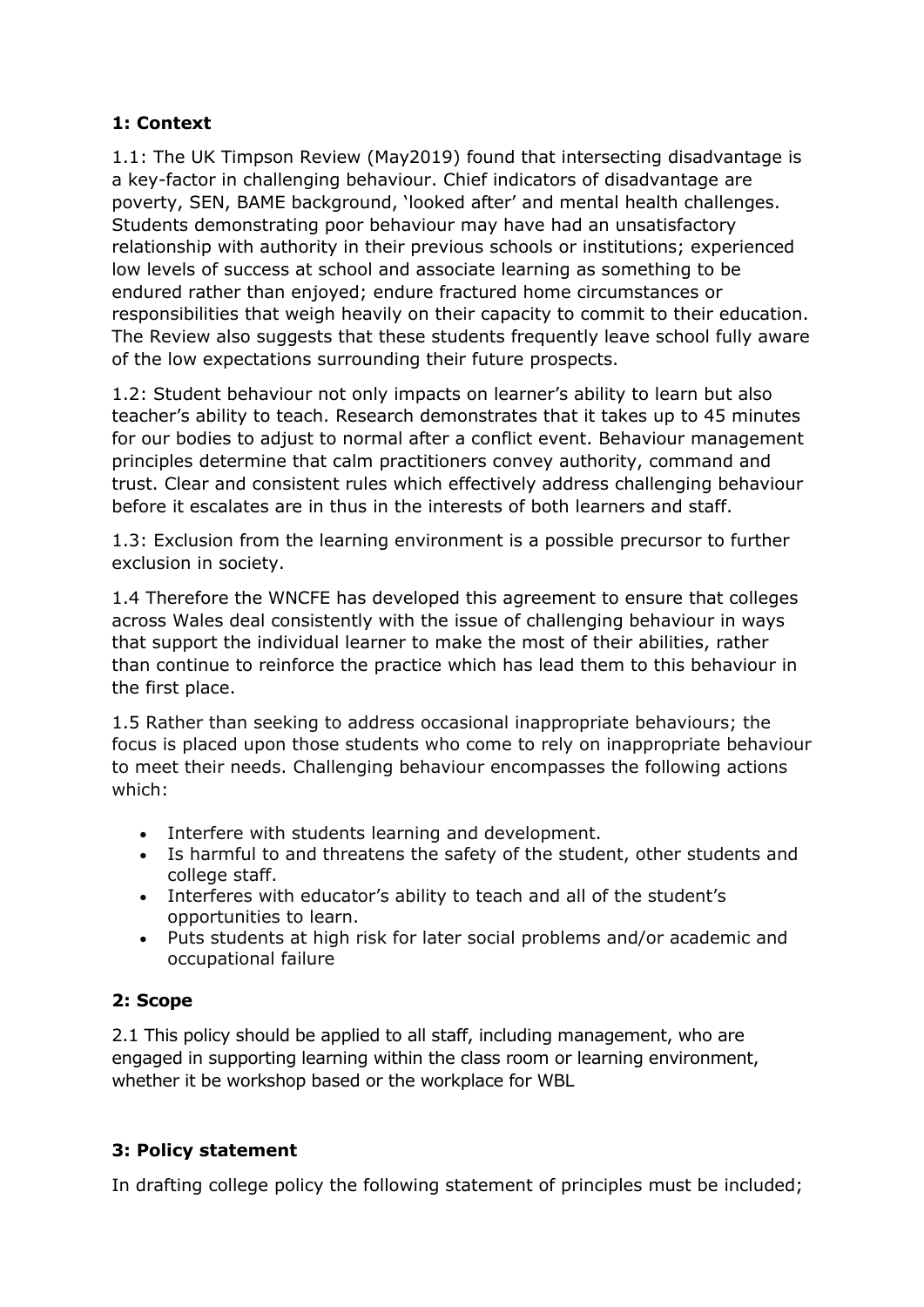3:1 Commitment to a learning experience where positive behaviour and personal conduct is promoted to avoid exclusions

3.2: Recognise that poor behaviour can originate in low personal and societal expectations as well as structural adverse experiences

3.3: Support for students to accept responsibility for their behaviour

3.4: Positive behaviour provides staff with the space to teach

3.5: Commitment to physical & mental wellbeing

#### **4: Aim of the Policy**

4.1: To create a culture of positive behaviour: for learning, community and life

4.2: To ensure coherent and consistent policies throughout all FE Institutions

4.3: To ensure that all learners are treated fairly, shown dignity and encouraged to have positive relationships

4.4: To prevent negative behaviours in the first instance

4.5: To support learners to take control over their behaviour and be responsible for the consequences of it.

4.6: To promote student & staff physical and mental wellbeing

4.7: To avoid exclusions

#### **5: Purpose of the Agreement**

To develop practical procedures for staff and learners that;

5.1: Recognise and reinforce belonging and positive behavioural norms

5.2: Promote self-esteem and self-discipline in the learning environment, community and life

5.3: Teach appropriate behaviour through positive interventions and support networks, to circumvent further polarisation colleges and the communities they serve

5.4: Ensure that staff are supported by institutional culture, consistent application, timely follow-up and adequate space for policy operation

## **6. Operation of the Policy**

Embedded procedures will be characterized by;

6.1: Simple and appropriate language which students & staff can easily follow

6.2: Consistent and fair application in every event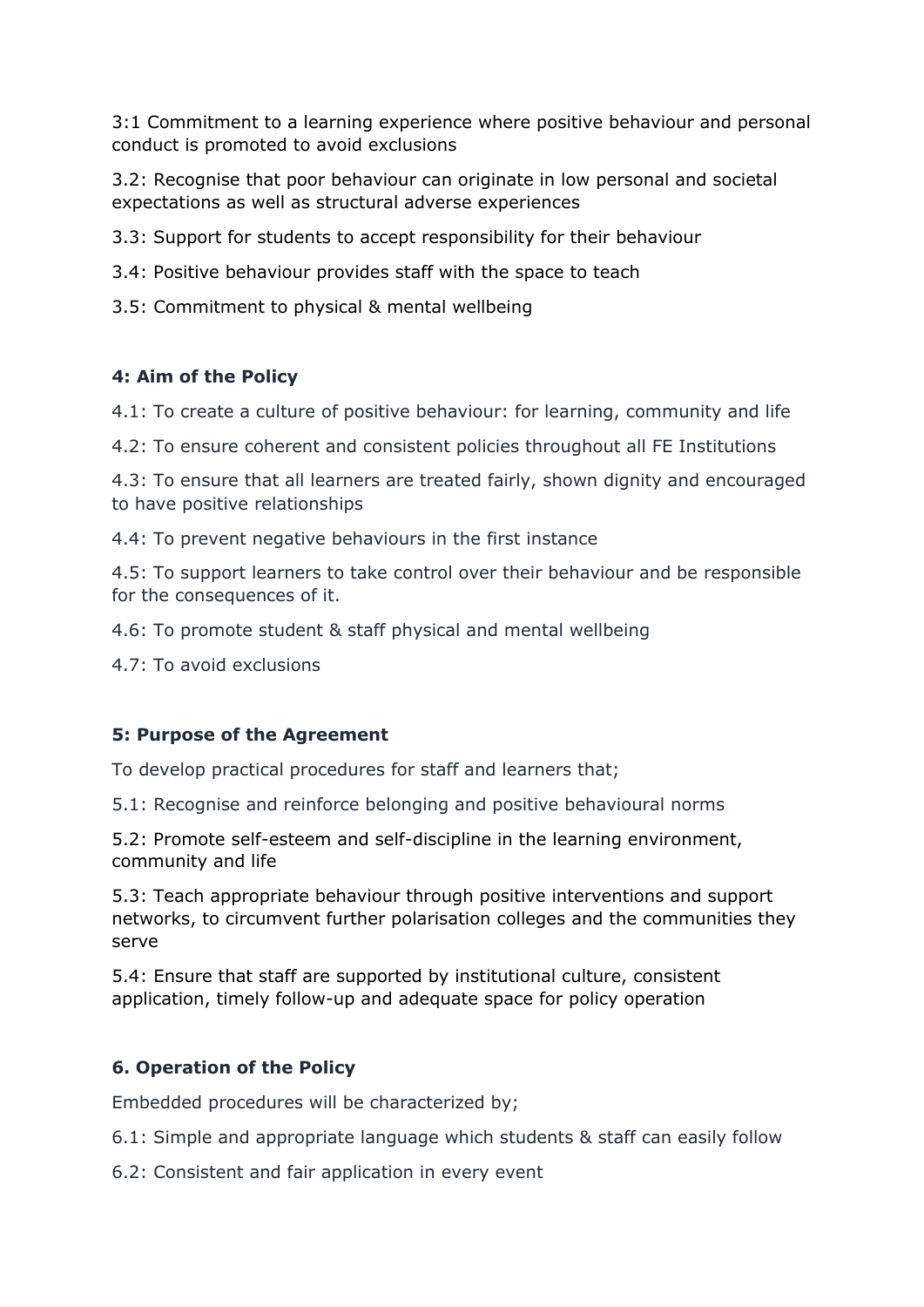6.3: Timely follow-up leading to predictable outcomes, with time stages within the policy

6.4: Signposted support

6.5: Clearly defined routes for audit & escalation, with timed stages

6.6: The necessary time, training and resources to exercise this policy

#### **7. Procedural Requirements**

Parties to the agreement will:

7:1: Implement policy and procedures designed to addresses challenging behaviour as defined in this agreement.

7.2: Ensure that policy recognises positive behaviour as one component in a wider ambition to create a safe and productive learning community which speaks directly to students lived experience. This will entail an action-led conversation through which values are celebrated and made relevant.

7.3: Ensure that all students are encouraged to engage with policy through positive and value led discussions during induction

7.4: Undertake to review current policies and, where necessary, rewrite to reflect positive expectations using accessible and familiar language

7.5: Ensure that policies carry clear, consistent and defined sanctions for students, balanced by sign-posted support

7.6: Seek to embed reliable reporting and feed-back so that students and staff know that inappropriate behaviour will be addressed, with follow up in terms of support or escalation needs being communicated with the relevant staff. Enable consistent statistical capture and reporting to support periodic policy review.

7.7: Undertake to introduce behaviour as a standing agenda item in all formal meetings, including faculty; department; management and health and safety committees

7.8: Acknowledge that staff training is at the forefront of any effective behaviour policy. This training should be responsive to staff needs and organised via horizontal communication.

7.9: Any policy or review must be subject to communication and agreement with the local JTU

7.10: Undertake to embed wellbeing into the behaviour policy. This will reflect the time necessary for its operation as well as a reasonable preparation/recovery component, following instances of conflict. Operation of this agreement will be reviewed after one year.

7.11: Seek to mainstream diversity and support students by proactively engaging with external initiatives where it is felt that they add joint value.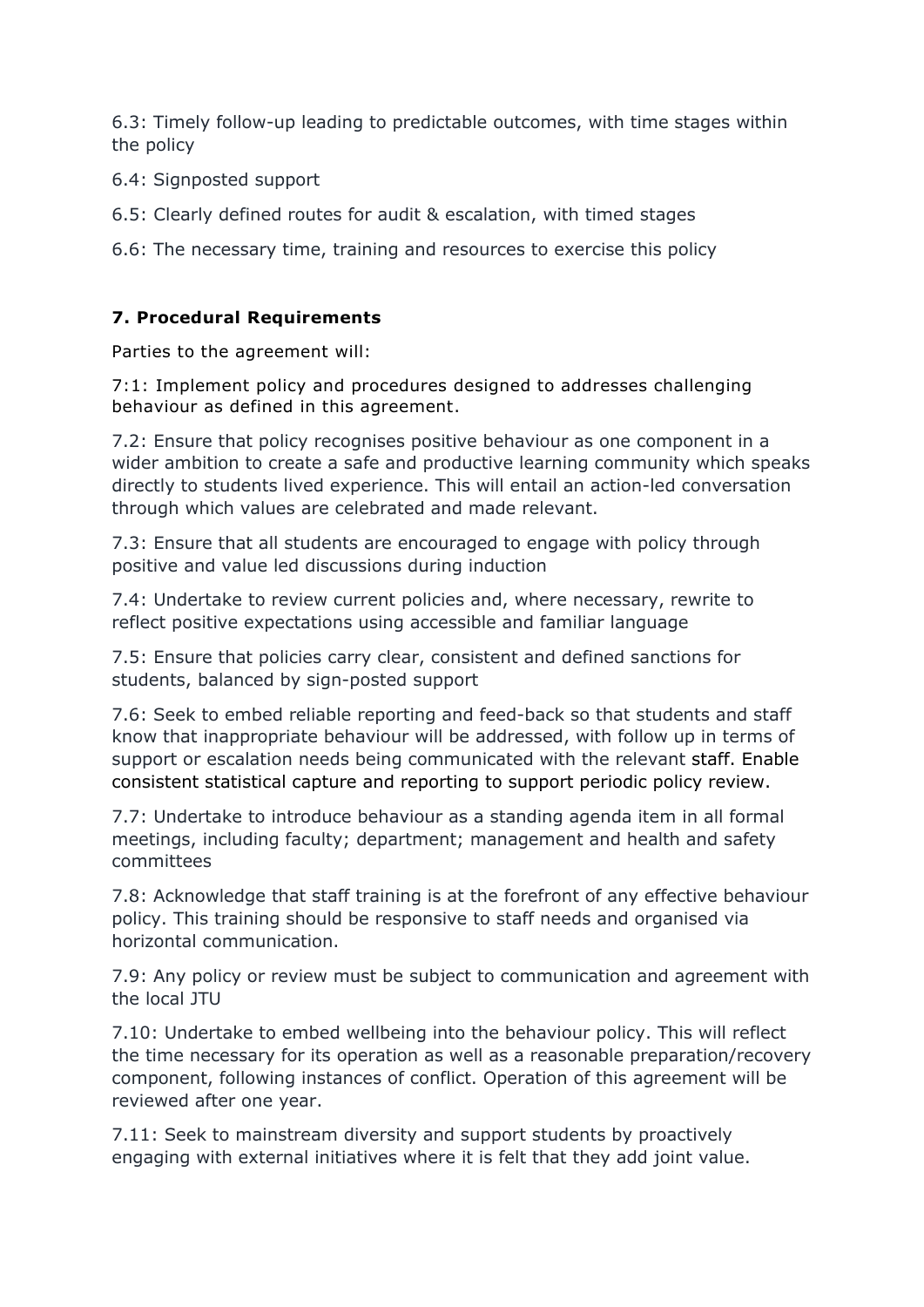## **Monitoring and review**

This agreement will be monitored and reviewed every three years by the Wales Negotiating Committee Further Education.

#### **Annex**

**Thematic diagram covering the key principles which inform this agreement.**

| <b>Dignity</b>               | <b>Clarity</b>     | <b>Consistent, Certain</b> | <b>Followed Up/</b>   |
|------------------------------|--------------------|----------------------------|-----------------------|
|                              |                    | & Fairly Applied           | <b>Predicable</b>     |
| <b>Belonging/Whole</b>       | <b>Appropriate</b> | <b>Manages Positive</b>    | <b>Recorded &amp;</b> |
| <b>community Norms</b>       |                    | <b>Expectations</b>        | <b>Actioned</b>       |
| <b>Supportive &amp; Well</b> | <b>Embedded</b>    | <b>Responsive/</b>         | <b>Escalatory</b>     |
| <b>Being Focused</b>         |                    | proportionate              |                       |